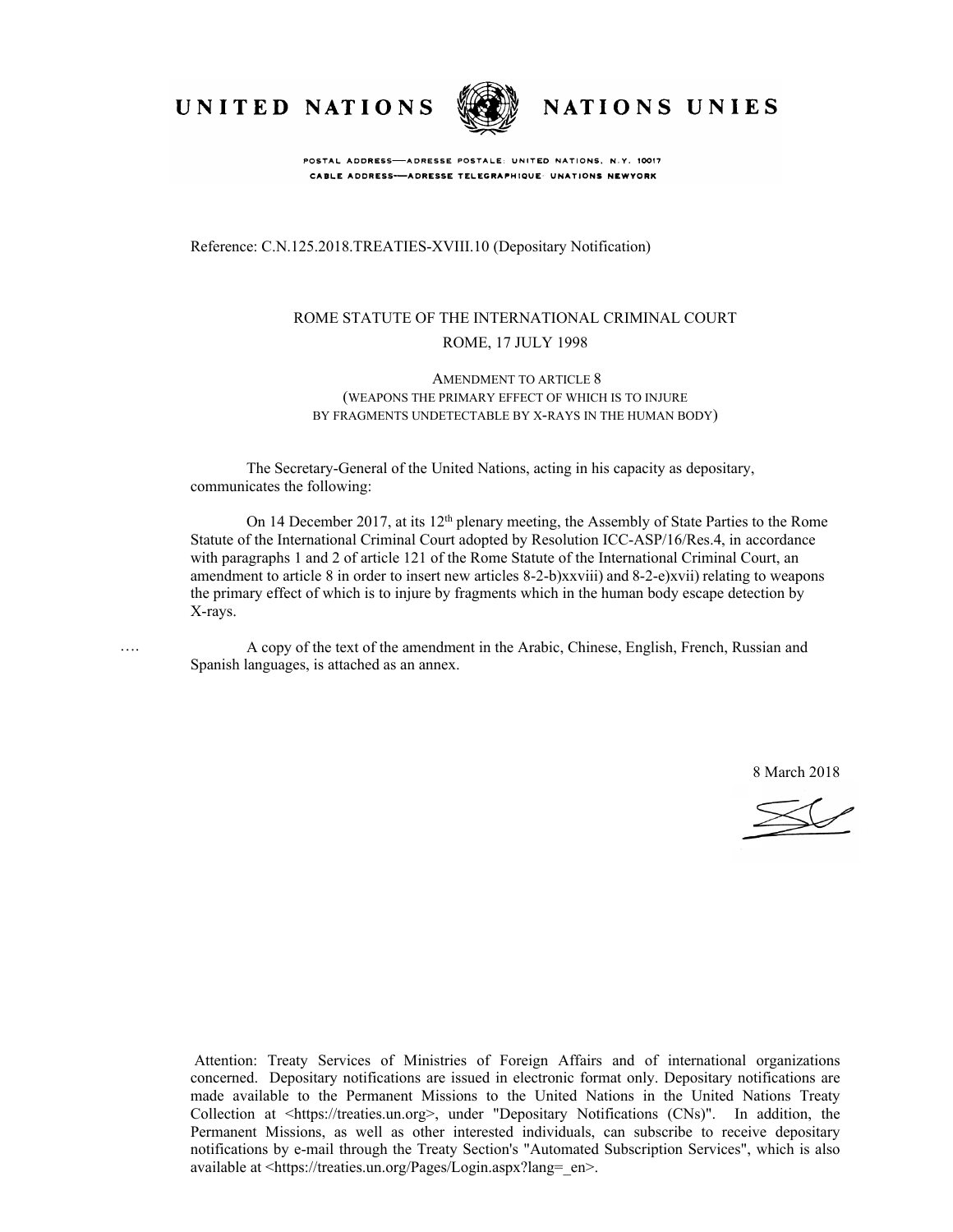# C.N.125-2018.TREATIES-XVIII-10

Annex/Annexe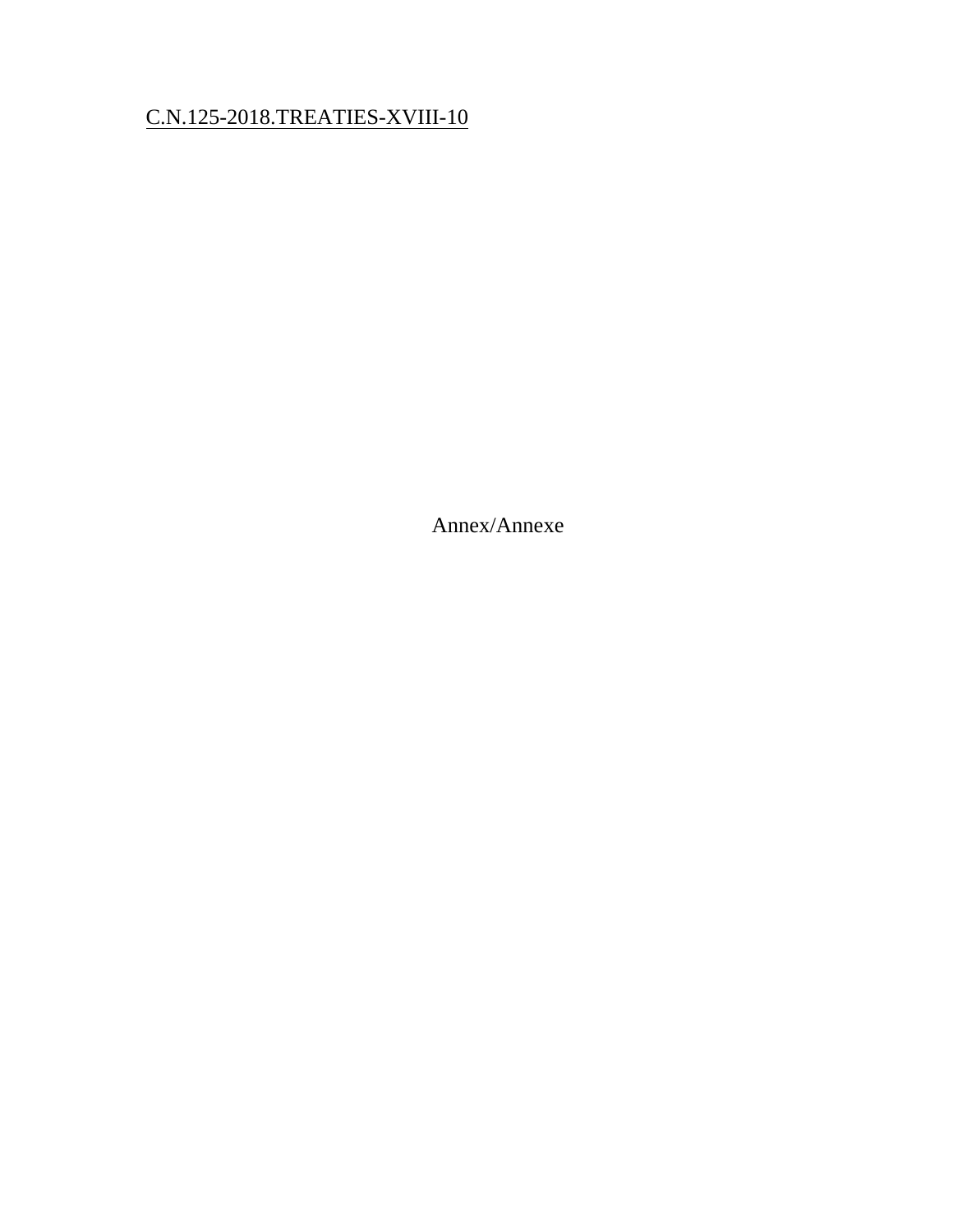Arabic/arabe

Arabic/arabe<br>**تعديل يُدرج بوصفه الفقرة ٢(ب)<sup>2</sup>/ ٢<sup>0</sup> من المادة ٨ والفقرة ٢(ه)<sup>2</sup>/ من<br>ا<b>لمادة ٨**<br>استخدام أسلحة يكون أثرها الأوّلى هو الإصابة بشظايا لا يمكن كشفها فى حسم الإنسان بالأشعة<br>استخدام أسلحة يكون أثرها الأوّلى هو ا **المادة ٨**

استخدام أسلحة يكون أثرها الأوّلي هو الإصابة بشظايا لا يمكن كشفها في جسم الإنسان بالأشعة السينية؛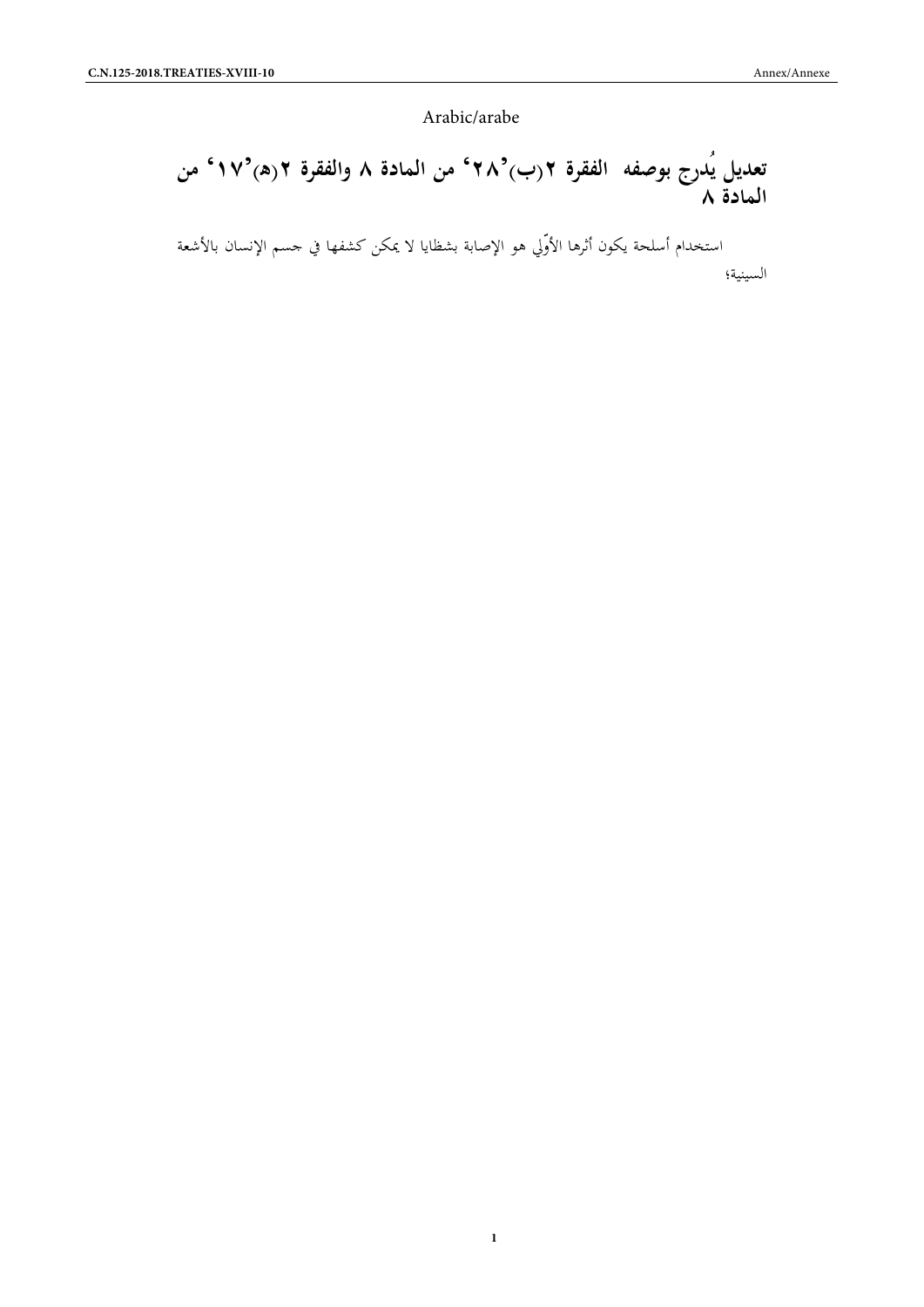#### Chinese/chinois

## 拟添加为第八条第二款第2项第28目和第八条第二款第5项第17目的 修正案

使用其主要效果是利用在人体内可逃避X光检测的碎片造成伤 害的武器;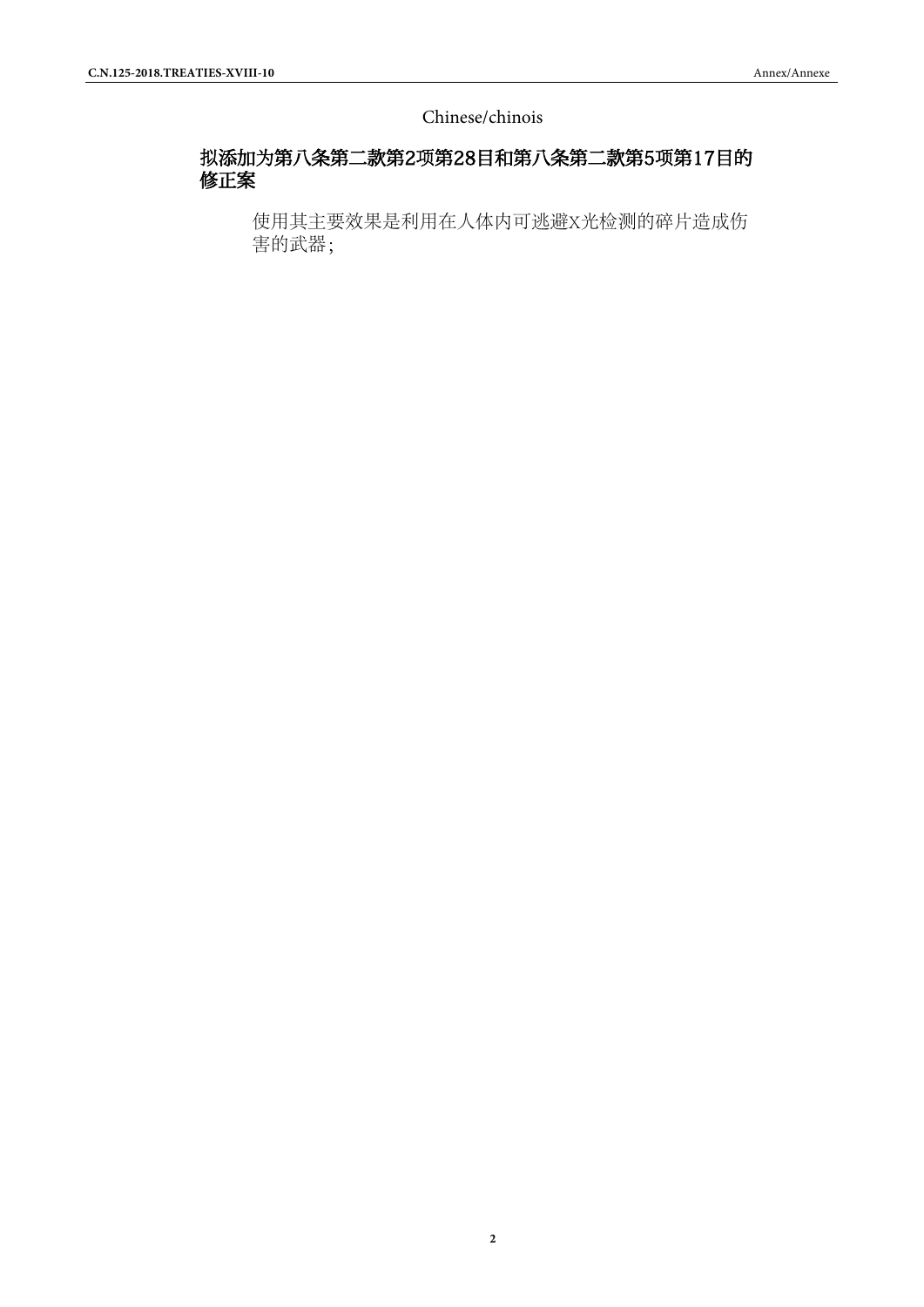## English/anglais

## Amendment to be inserted as article 8-2-b)xxviii) and article 8-2-e)xvii)

Employing weapons the primary effect of which is to injure by fragments which in the human body escape detection by X-rays;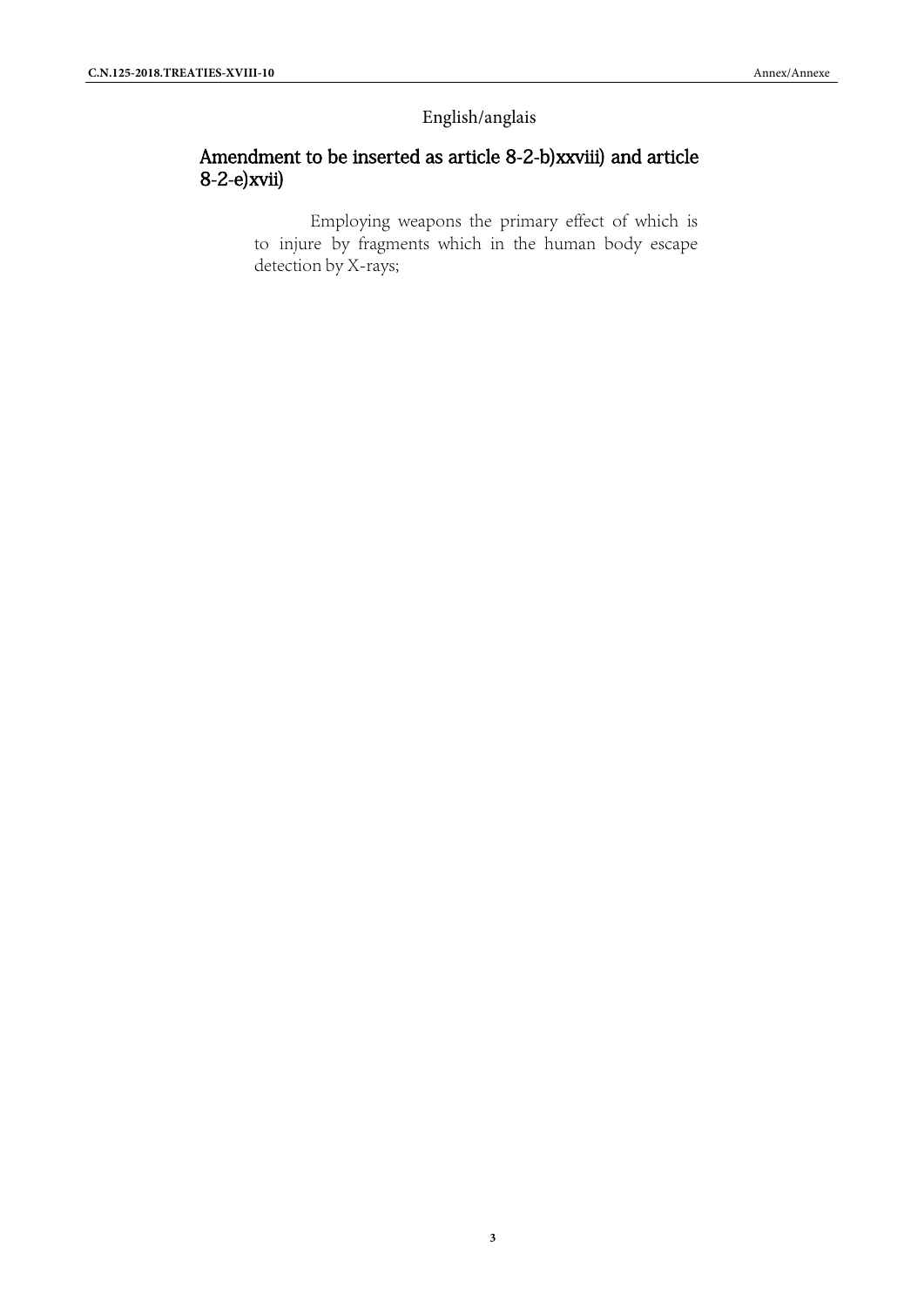#### French/Français

# **Amendement à insérer en tant qu'article 8-2-b)-xxviii) et article 8-2-e)-xvii)**

Le fait d'utiliser des armes ayant comme principal effet de blesser par des éclats qui ne sont pas localisables par rayons X dans le corps humain ;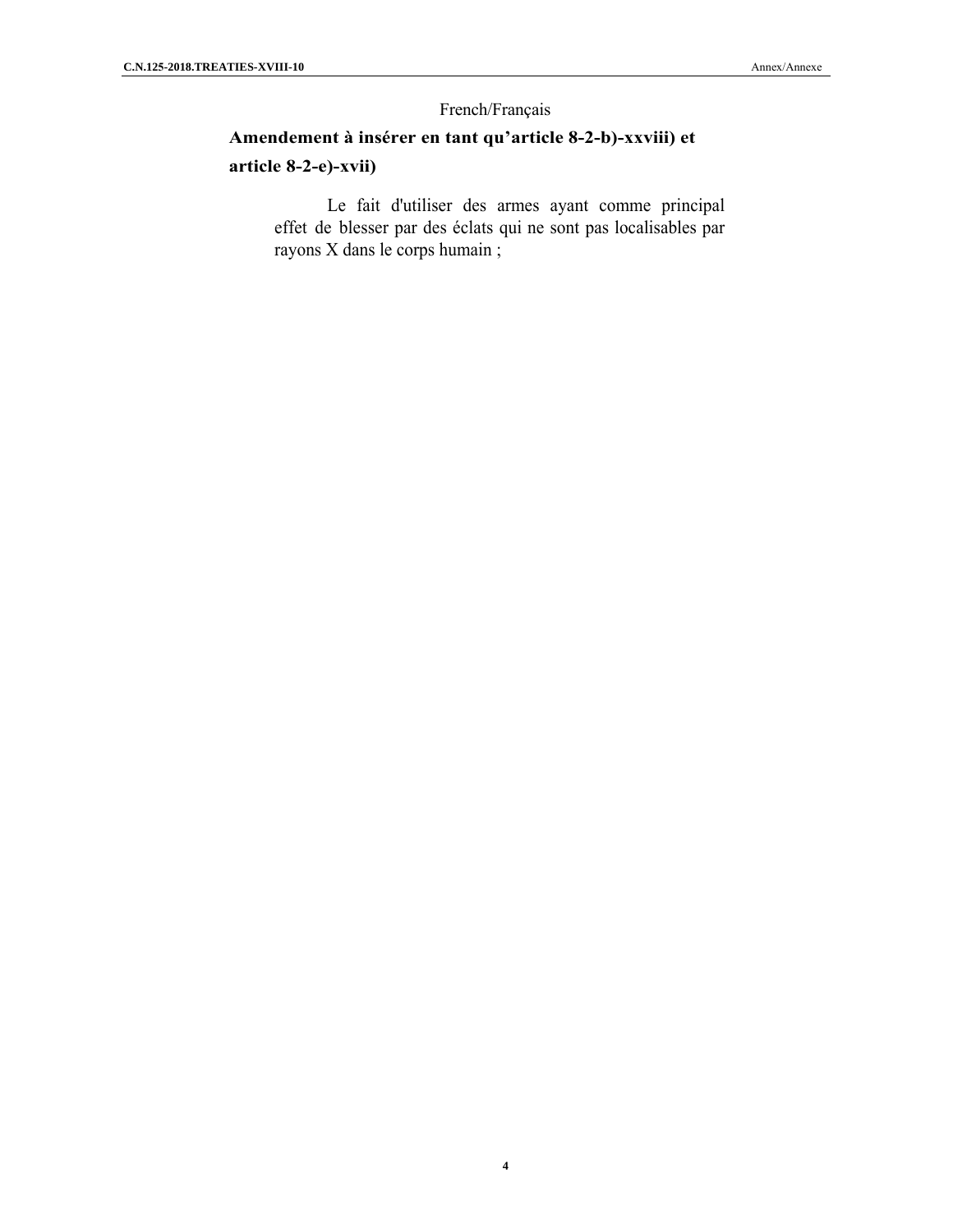#### Russian/russe

## **Поправка для включения в качестве пункта 2 b) xxviii) статьи 8 и пункта 2 e) xvii) статьи 8**

применение оружия, основное действие которого заключается в нанесении повреждений осколками, которые не обнаруживаются в теле человека с помощью рентгеновских лучей;